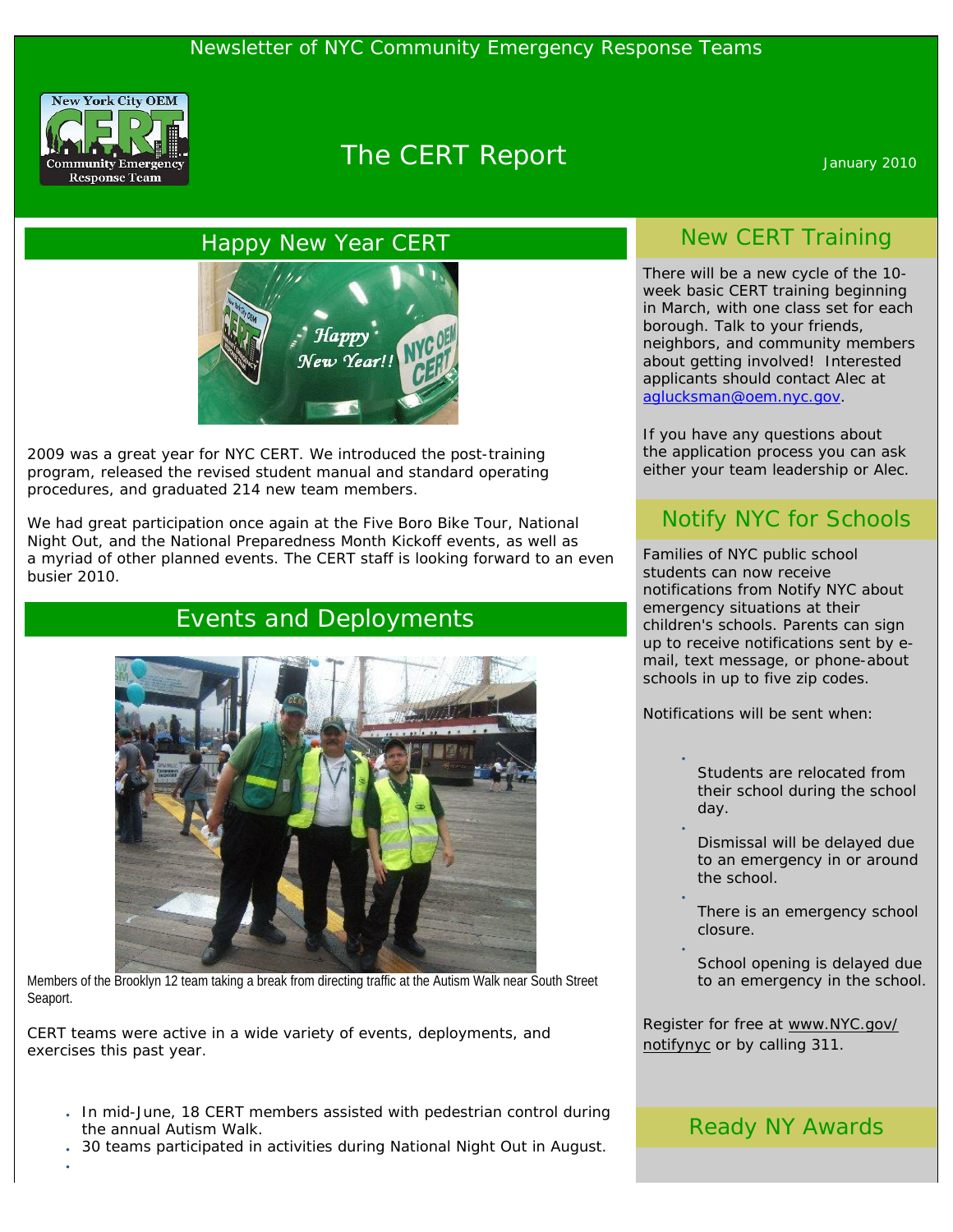This fall, the Department of Health and Mental Hygiene asked CERTs to help raise awareness about the H1N1 vaccination points of dispensing (PODs) in their communities. Volunteers distributed flyers in heavily trafficked areas and directed residents to the closest POD.

- CERT members from Manhattan 7 and other teams on the West Side of Manhattan helped direct pedestrian traffic around the Museum of Natural History during the annual Thanksgiving Day Parade balloon inflation.
- On December 11 CERT members from the Queens 1, Port Richmond, Roosevelt Island, and Manhattan 8 - UES teams assisted as live victims in a joint FDNY/MTA full-scale exercise about a derailed train.

As OEM and partner agencies continue to identify CERT as a resource, more opportunities to get involved will arise. Take advantage of them! Not only are planned events are a great way to serve the City and your communities, they reinforce the skills that CERT members are expected to use during deployments. Communicating with first responders and agency liaisons, organizing small teams of members, and adapting changing situations are all skills that will be invaluable during an emergency.

## Simulation on Randall's Island



CERT members extinguish fires during the simulation.

On November 15, 2009, CERT members met at the Fire Academy on Randall's Island for a day of disaster training.

The first half of the day focused on emergency response skills in a classroom setting and toured the Fire Academy's subway emergency training center. After lunch, the volunteers deployed to the scene of a mock emergency, a city bus explosion, on the Fire Academy's "Disaster Row."

The scenario involved multiple fires, a gas leak, a building evacuation, and victim triage. CERT volunteers broke into teams to survey the scene, establish an incident command post, redirect traffic to create a perimeter, and address the emergencies and victims. Disaster victims were played by CERT volunteers and Fire Department mannequins.

## CERT Invited to Inauguration

On December 17, OEM's Ready NY program held a reception for members of its Speakers Bureau.

OEM employees and volunteers who have conducted frequent presentations received framed certificates of appreciation from Commissioner Bruno. Ramona Ponce of MN 10 and Beatriz Ruiz of QN 3 were the CERT volunteers with the most presentations. Congratulations!

#### That's so New York

CERT was recently featured for NYCTV's series "That's so New York." Films crews were on hand to capture scenes of CERT volunteers training on Randall's Island and helping to direct traffic during the Thanksgiving Day Parade balloon inflation. Check out the clip:

[That's so New York](http://nyc.gov/html/nycmg/nyctvod/html/home/tsny_oem_cert.html)

#### Resources Online



These past couple of months have seen the release of the revised NYC CERT basic training manual and the revised NYC CERT standard operating procedures (SOPs). Team chiefs should have received an electronic copy of these documents as well as a hard copy (if requested) in a binder.

These resources are available through your team chief, but can also be found on the CERT website at<http://nyc.gov/cert> under the "Resources" section. There are also archived copies of the CERT Report if you'd like to look back on past newsletters.

For CERT members who are interested in continuing education, the FEMA online training website is a great way to learn about more specific aspects of emergency preparedness and response. The Emergency Management Institute (EMI) has many great courses--which will not only expand your knowledge,